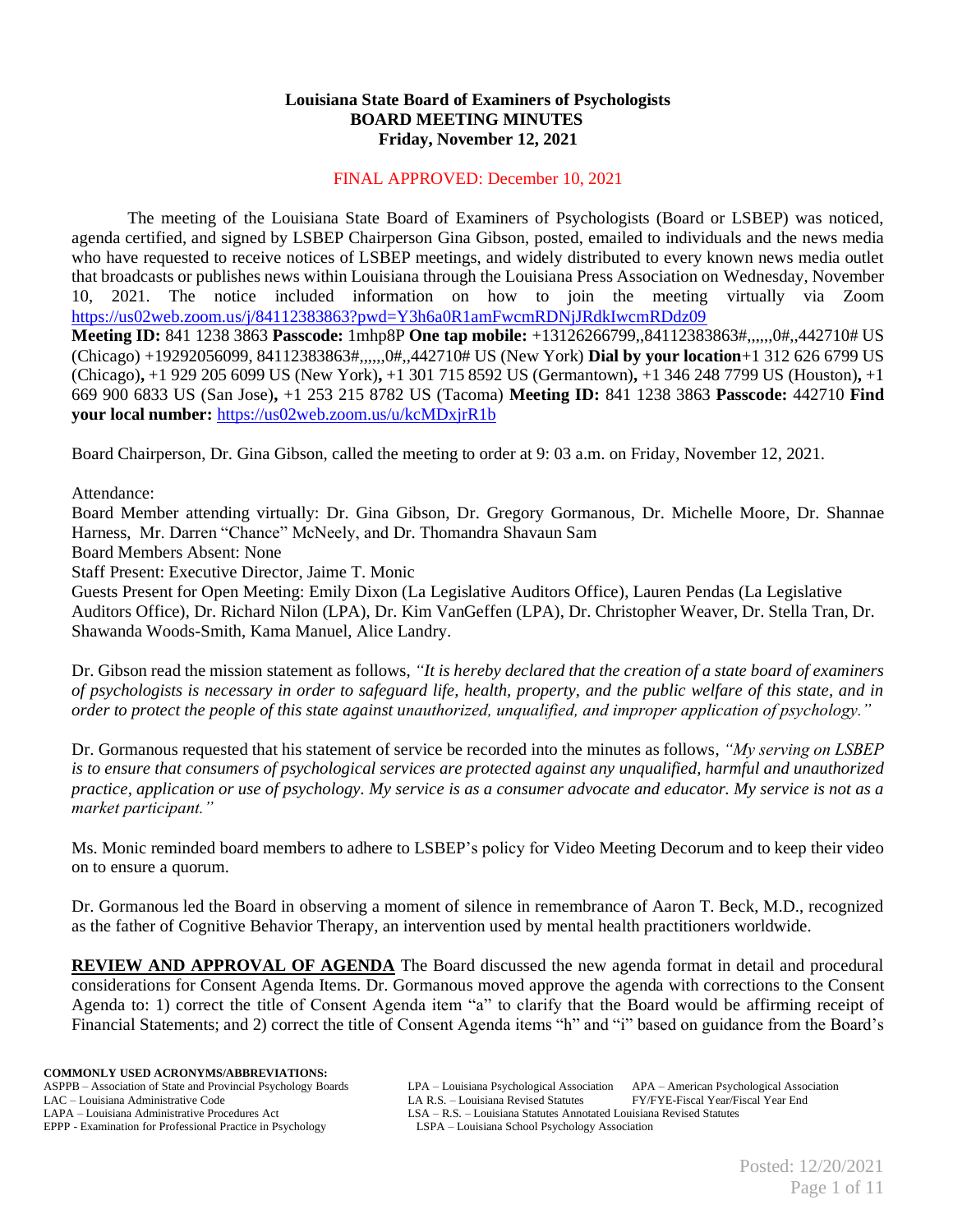General Counsel that the Board must confer the issuance of a license and should not delegate authority to individuals or committees to issue a permanent license. Dr. Gormanous also emphasized that it was important to continue to be transparent regarding the financial position of the Board and that the Board would continue to receive a prepared Financial Report under Committee Reports: In favor: (5) Gibson, Gormanous, Moore, Harness, Sam; Against: (0); Abstained: (0); Absent: (1) McNeely.

Ms. Monic called for the review and consideration of item removal from the Consent Agenda. Hearing none, Ms. Monic read aloud the amended Consent Agenda Items for consideration by the Board for affirmation, ratification, adoption, approval and/or conferral as follows:

#### **a. Minutes**

| 22, 2021<br><b>Board Meeting</b><br>Jctober |  |
|---------------------------------------------|--|

#### **b. Receive Financial Statementsand Approvals :**

October 2021 – General Ledger, Balance Sheet, Budget vs. Actual, Profit & Loss

#### **c. Temporary Registrations:**

| <b>Name</b>                | <b>Reviewer</b>            | Date Approved |
|----------------------------|----------------------------|---------------|
| Kristen Marie Casey, Ph.D. | Jaime Monic/Michelle Moore | 11/1/2021     |
| Ajunwa Nwogu, Psy.D.       | Jaime Monic                | 11/1/2021     |
| Kyla M. Blalock, Ph.D.     | Jaime Monic                | 11/2/2021     |

#### **d. Approved Supervised Practice Plans:**

| <b>Name</b>       | <b>Reviewer</b> | Date Approved |
|-------------------|-----------------|---------------|
| Gina O. Bouillion | Michelle Moore  | 10/29/2021    |
| Joel Lieberman    | Michelle Moore  | 11/2/2021     |

#### **e. Applicants approved for Candidacy Status and issued Provisional Licensure (eligible for EPPP):**

| - -<br>Name                | Reviewer | <b>Date Approved</b> |
|----------------------------|----------|----------------------|
| <b>T</b><br>None to report |          |                      |

#### **f. Applicants approved for Candidacy Status (eligible for EPPP):**

| Name                         | Reviewer          | <b>Date</b><br>Approved |
|------------------------------|-------------------|-------------------------|
| Ph.L.<br>∟aura C<br>Cornell. | Michelle<br>Moore | 1/9/202                 |

#### **g. Candidates affirmed and approved for Oral Examination:**

| Name                   | <b>Reviewer</b> | Date Approved |
|------------------------|-----------------|---------------|
| Joel T. Muller, Ph.D.  | Michelle Moore  | 11/9/2021     |
| Justin Carreras, Ph.D. | Michelle Moore  | 1/9/2021      |

#### **h. License recommendations for Board conferral ofs issued to applicants who completed all licensing requirements, including passing LSBEP's Jurisprudence and Oral Examinations:**

| <b>Name</b>               | Date of      | <b>Examining</b>     | <b>Declared</b>  | License       |
|---------------------------|--------------|----------------------|------------------|---------------|
|                           | <b>Issue</b> | <b>Members</b>       | <b>Specialty</b> | <b>Number</b> |
| Georgia L. Shaheen, Ph.D. | 11/1/2021    | G.Gibson/S.Sam       | <b>Clinical</b>  | 1570          |
| Stella M. Tran, Ph.D.     | 11/4/2021    | M.Moore/S.Sam        | Clinical         | 1617          |
| Claire O. Burns, Ph.D.    | 11/5/2021    | G.Gibson/G.Gormanous | Clinical         | 1618          |

#### **COMMONLY USED ACRONYMS/ABBREVIATIONS:**

ASPPB – Association of State and Provincial Psychology Boards LPA – Louisiana Psychological Association APA – American Psychological Association

EPPP - Examination for Professional Practice in Psychology

LAC – Louisiana Administrative Code LA R.S. – Louisiana Revised Statutes FY/FYE-Fiscal Year/Fiscal Year End<br>LAPA – Louisiana Administrative Procedures Act LSA – R.S. – Louisiana Statutes Annotated Louisiana Revised Statute

LSA – R.S. – Louisiana Statutes Annotated Louisiana Revised Statutes LSPA – Louisiana School Psychology Association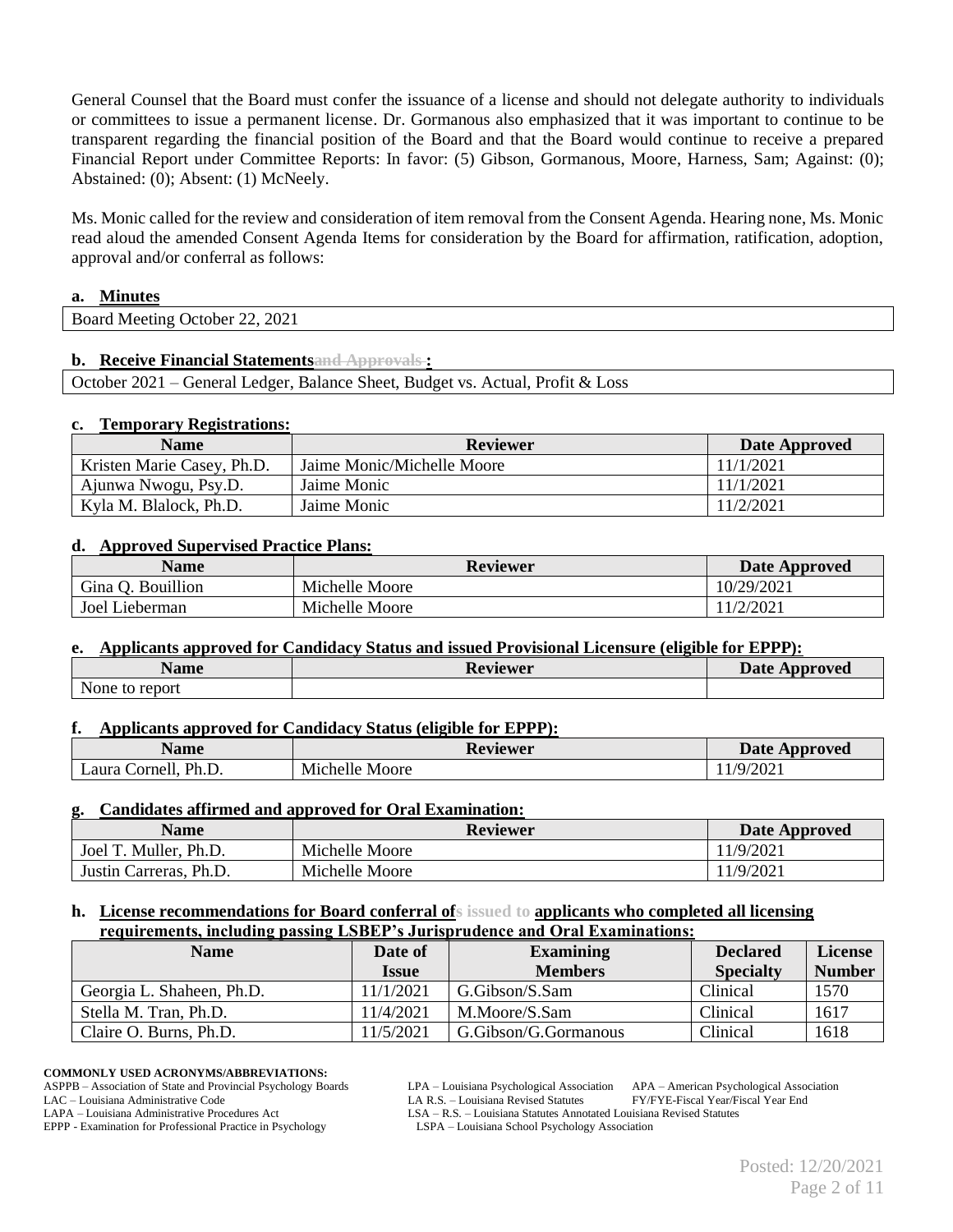## **i. License recommendations for Board conferral of s issued to applicants who completed all licensing requirements via reciprocity, including passing LSBEP's Jurisprudence Examination and Face to Face Interview:**

| <b>Name</b>                   | Date of<br><b>Interview</b><br><b>Issue</b> | <b>Examining</b><br><b>Members</b> | <b>Declared</b><br><b>Specialty</b> | <b>License</b><br><b>Number</b> |
|-------------------------------|---------------------------------------------|------------------------------------|-------------------------------------|---------------------------------|
| Christopher G. Weaver, Psy.D. | 11/13/2021                                  | G. Gormanous/S.Sam                 | Clinical                            | 1620                            |

### **j. Approved License Reinstatements:**

| - -<br><b>A</b> ame                 | eviewer<br>лν | ∽<br>' Inta<br>$\Delta$ <i>d</i> |
|-------------------------------------|---------------|----------------------------------|
| $\mathbf{v}$<br>report<br>None<br>w |               |                                  |

## **k. Continuing Professional Development:**

| <b>Name</b>      | <b>Review Type</b>        | Reviewer   | Date Approved |
|------------------|---------------------------|------------|---------------|
| Katherine Nathan | <b>Extension Complete</b> | Dr. Gibson | 1/22/2021     |
| Suzanne Klenck   | <b>Extension Complete</b> | Dr. Sam    | 1/22/2021     |

## **l. Shared News releases/general information/previously approved business:**

- 1) APA Apologizes for Contributions to Systemic Racism:<https://www.apa.org/about/policy/racism-apology>
- 2) Response to Cynthia Lindsey, Psy.D., Director of Clinical Training at Northwestern State University
- Department of Psychology Question regarding Practicums at NSU
- 3) ASPPB 61<sup>st</sup> Annual Meeting Summary

Following the reading of the Consent Agenda, Ms. Monic called for motions to object or approve the Consent Agenda. With regard to the items specified on the Consent Agenda, Dr. Gormanous moved to affirm receipt of the board meeting minutes, financial statements, shared news releases, general information and previously approved business; ratify the approvals rendered by board members in processing applications and temporary registrations; and confer and issue licenses to candidates based on the recommendations offered by examining board members. The Board discussed the motion, the motion passed by unanimous roll call vote of the members present as follows: In favor: (5) Gibson, Gormanous, Moore, Harness, Sam; Against: (0); Abstained: (0); Absent: (1) McNeely.

**EXECUTIVE SESSION:** Dr. Gormanous moved to enter Executive Session pursuant to LSA R.S.42:17.A(1) and (4) to conduct and discuss file reviews and complaints. The Board discussed the motion, the motion passed by unanimous roll call vote of the members present as follows: In favor: (5) Gibson, Gormanous, Moore, Harness, Sam; Against: (0); Abstained: (0); Absent: (1) McNeely.

Dr. Moore moved to close Executive Session to enter the Open Meeting to report on and receive motions for Executive Session matters. The Board discussed this motion. The motion passed by unanimous roll call vote of the members present as follows: In favor: (5) Gibson, Gormanous, Moore, Harness, Sam; Against: (0); Abstained: (0); Absent: (1) McNeely.

## 1. **Executive Session File Reviews [LSA-R.S. 42.17.A(1)]**

a. **Lilian Odera, Ph.D.** – Dr. Sam reported that during Executive Session, the board received, reviewed and thoroughly discussed correspondence from Dr. Odera which requested reconsideration of the Board's September 23, 2021 decision. Dr. Sam moved to uphold the September 23, 2021 decision of

**COMMONLY USED ACRONYMS/ABBREVIATIONS:** EPPP - Examination for Professional Practice in Psychology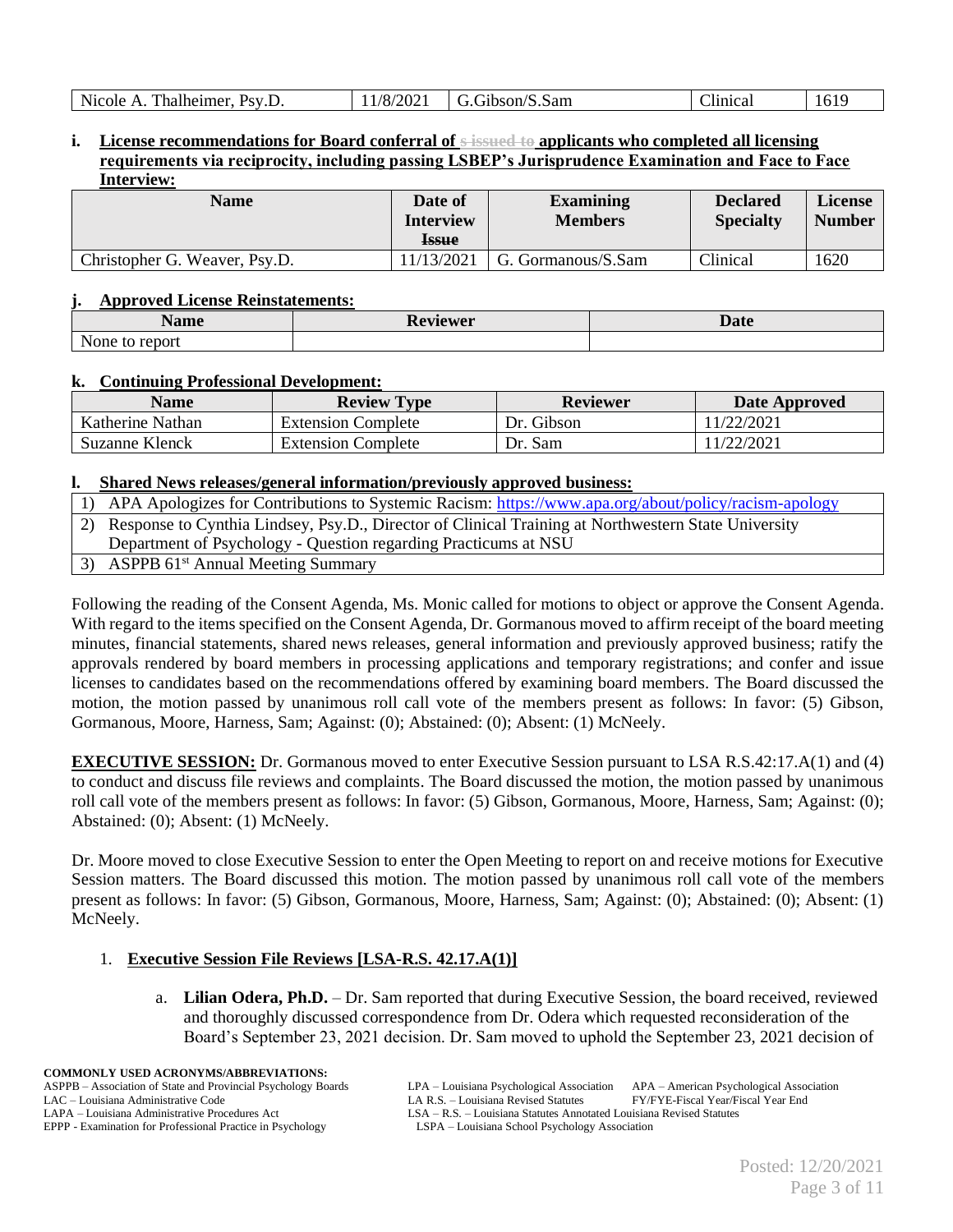the Board and respond accordingly to Dr. Odera. The Board discussed this motion. The motion passed by unanimous roll call vote of the members present as follows: In favor: (4) Gormanous, Moore, Harness, Sam; Against: (0); Abstained: (1) Gibson; Absent: (1) McNeely.

- b. **Mallory B. Garza, Ph.D. –** Dr. Moore reviewed the Application for Provisional License of **Dr. Garza.** Dr. Moore reported that Dr. Garza would be notified regarding supervision requirements needed to obtain Provisional Licensure**.**
- c. **Laura B. Braby, Psy.D. –** Dr. Moore reviewed the Application for License of **Dr. Braby**. Finding that Dr. Braby's file was complete for Candidacy, Dr. Moore moved in favor of approving the Candidacy Status of Dr. Braby and admit her to the Examination for Professional Practice in Psychology. The Board discussed this motion. The motion passed by unanimous roll call vote of the members present as follows: In favor: (5) Gormanous, Gibson, Moore, Harness, Sam; Against: (0); Abstained: (0); Absent: (1) McNeely.

## 2. **Executive Session Complaints [LSA-R.S.42.17.A(4)]:**

- a. P20-21-09C Informal Resolution Dr. Gibson presented this matter to the Board in Executive Session along with a copy of a redacted Consent Order agreed to by the Respondent and proposed as an informal resolution in the matter P20-21-09C. The Board discussed the proposed Consent Order. In Open Meeting, Dr. Gormanous moved in favor of accepting the Consent Order representing disciplinary action in the Matter P20-21-09C against **Scuddy F. Fontenelle, Ph.D., License No 457**, which Consent Order constitutes an informal resolution to the charges therein, including La. R.S. 37:2359.A. and B(12); and the following ethical standards under the Louisiana Administrative Code, Title 46 Pt LXIII ("Rule"): Rule §1305.A., §1305.D., §1307.D., §1307.E.4., §1319.A.1., §1319.A.2., §1319.B.3., §1319.C.1., §1319.C.2., and §1319.C.3. The Board discussed this motion. The motion passed by unanimous roll call vote of the members present as follows: In favor: (5) Gormanous, Gibson, Moore, Harness, Sam; Against: (0); Abstained: (0); Absent: (1) McNeely.
- b. NP21-22-05C, Received 10/5/2021 Ms. Monic presented the matter NP21-22-05C to the Board in Executive Session. Dr. Harness requested to be recused from the discussion and was admitted to the virtual waiting room for discussion. The Board discussed the matter in Open Meeting. Following a determination that the individual whom the matter was lodged against was licensed under another jurisdiction, that the Complainant had been notified of the proper jurisdiction, and that the Respondent had not violated any of the laws or regulations under the jurisdiction of the LSBEP, Dr. Moore moved to dismiss the matter. The Board discussed this motion. The motion passed by majority roll call vote of the members present as follows: In favor: (4) Gormanous, Gibson, Moore, Sam; Against: (0); Abstained: (1) Harness; Absent: (1) McNeely.

Mr. McNeely joined the Open Meeting.

## **COMMITTEE AND LIAISON REPORTS:**

- 1. **Executive Committee Report** Ms. Monic reported on operations as follows:
	- a. Operations Update
		- i. NEW APPLICATIONS RECEIVED in October 2021
			- (a) 2 new Applications for Licensed Psychologist (1 regular/1 reciprocity)
			- (b) No new temporary applications
			- (c) 137 Open Applications
		- ii. PUBLIC RECORD REQUESTS 0 regarding licensee
		- 1. Meetings/appearances by Ms. Monic:

**COMMONLY USED ACRONYMS/ABBREVIATIONS:**

EPPP - Examination for Professional Practice in Psychology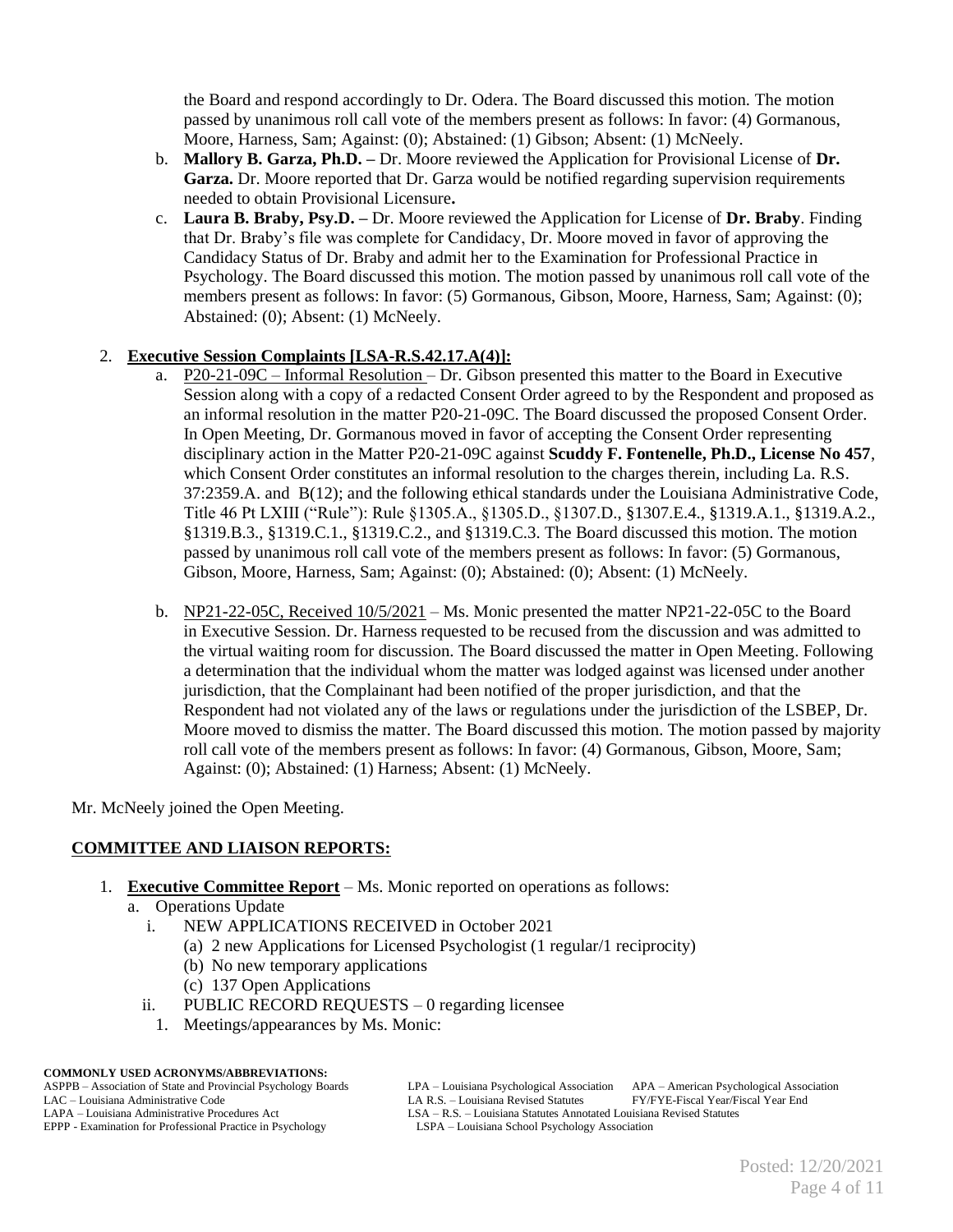- i. 11/3/2021 Presentation to Louisiana School Psychological Association, Lafayette, LA
- ii. 11/5/2021 Ad Hoc Complaints Workgroup
- 2. **Finance Committee** Ms. Monic presented a Financial Report prepared for the period 10/1/2021 10/31/2021 as follows:

# **MONTHLY FINANCIAL REPORT**

**Date Report Prepared:** November 11, 2021 **Name of Preparer:** Jaime T. Monic **REPORTING PERIOD:** 10/1/2021 – 10/31/2021

Financial Reports have been provided to members as noted through the consent agenda. The Board Chair continues to review and sign off on all banking reconciliations including merchant accounts and spending accounts (i.e. purchase cards, supply business credit). We are currently 4 months into the budget for FY 2021-22. Significant income trends include:

| <b>TYPE</b>                                                                          | <b>AMOUNT</b> | <b>BUDGETED</b> | <b>Trends/Notes</b>                                                                                                                                                                                                                                                                                                                                                                                                                                                                                                       |
|--------------------------------------------------------------------------------------|---------------|-----------------|---------------------------------------------------------------------------------------------------------------------------------------------------------------------------------------------------------------------------------------------------------------------------------------------------------------------------------------------------------------------------------------------------------------------------------------------------------------------------------------------------------------------------|
| <b>INCOME:</b>                                                                       |               |                 |                                                                                                                                                                                                                                                                                                                                                                                                                                                                                                                           |
| <b>Income: Renewal</b>                                                               | \$258,290     | \$296,200       | 87.2% of the budgeted amount has been collected. This<br>category includes renewal of assistants to psychologists,<br>projected to be \$5000 which was not been implemented as<br>projected. The number of licenses lapsed this period also<br>impacted this amount. However, we have collected 2.5%<br>more than the previous FY.                                                                                                                                                                                        |
| <b>Income:</b><br><b>Application fees</b>                                            | \$4,725       | \$25,150        | 18.8% of the budgeted amount has been collected. The<br>budgeted amount includes the initial registration of<br>assistants at \$10,000. Otherwise, collections are on par with<br>previous years.                                                                                                                                                                                                                                                                                                                         |
| <b>Income:</b><br><b>Miscellaneous</b>                                               | \$1,190       | \$22,045        | 5.4% of the budgeted amount has been collected. The<br>budgeted amount includes Board Sponsored CPD \$12,500,<br>CPD Sponsored Activity approval \$5,000 and CPD<br>Psychologist Preapproval \$625. Otherwise, collections are<br>on par with previous years.                                                                                                                                                                                                                                                             |
| There are no other notable income trends to report                                   |               |                 |                                                                                                                                                                                                                                                                                                                                                                                                                                                                                                                           |
| <b>EXPENSES:</b>                                                                     |               |                 |                                                                                                                                                                                                                                                                                                                                                                                                                                                                                                                           |
| <b>Expenses: Board</b>                                                               | \$560.31      | \$10,383        | 5.4% of the budgeted amount has been spent. Savings is a                                                                                                                                                                                                                                                                                                                                                                                                                                                                  |
| <b>Meeting Expenses</b>                                                              |               |                 | result of Virtual Meetings.                                                                                                                                                                                                                                                                                                                                                                                                                                                                                               |
| <b>Line Item</b><br><b>Expense:</b><br><b>Insurance</b><br><b>Property/Liability</b> | \$3977.00     | \$3536          | Over budget due to insurance increase and state sponsored<br>liability.                                                                                                                                                                                                                                                                                                                                                                                                                                                   |
| <b>Line Item</b><br><b>Expense: Clerical</b><br><b>Assistant</b>                     | \$3415.50     | \$3000          | Over budget due to increased utilization of student worker.<br>This item should be considered for amendment.                                                                                                                                                                                                                                                                                                                                                                                                              |
| <b>Line Item</b><br><b>Expense:</b><br><b>Compliance</b><br><b>Officer</b>           | \$19,729.22   | \$46,897        | This position is currently vacant. The Board was required to<br>pay out annual leave on resignation of this position so it is<br>higher than previous years. A leave payout may be<br>reimbursed by another state agency for unused leave on<br>return to state service. Additionally, it is projected this line<br>item will come in underbudget since the position is currently<br>unfilled. This will also impact the cost of employee<br>retirement, insurance benefits and the post-employment<br>benefit liability. |

**COMMONLY USED ACRONYMS/ABBREVIATIONS:**

ASPPB – Association of State and Provincial Psychology Boards LPA – Louisiana Psychological Association APA – American Psychological Association LAC – Louisiana Administrative Code LA R.S. – Louisiana Revised Statutes FY/FYE-Fiscal Year/Fiscal Year End<br>LAPA – Louisiana Administrative Procedures Act LSA – R.S. – Louisiana Statutes Annotated Louisiana Revised Statute

EPPP - Examination for Professional Practice in Psychology

LSA – R.S. – Louisiana Statutes Annotated Louisiana Revised Statutes LSPA – Louisiana School Psychology Association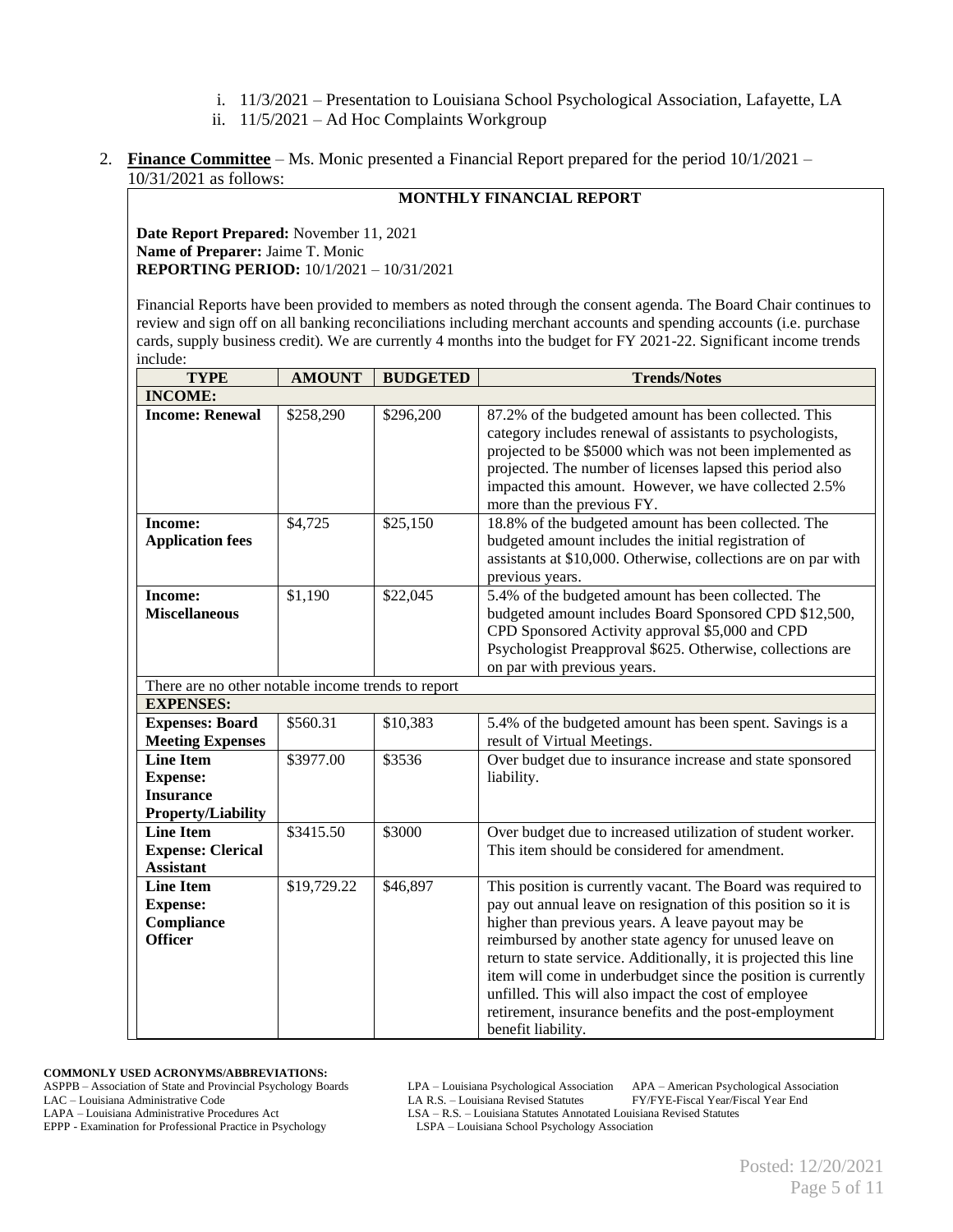| <b>Line Item</b>                                          | $\Omega$          | \$60,000 |                                                                 | This position remains unfilled.                            |              |  |
|-----------------------------------------------------------|-------------------|----------|-----------------------------------------------------------------|------------------------------------------------------------|--------------|--|
| <b>Expense:</b>                                           |                   |          |                                                                 |                                                            |              |  |
| <b>Administrative</b>                                     |                   |          |                                                                 |                                                            |              |  |
| <b>Assistant/Attorney</b>                                 |                   |          |                                                                 |                                                            |              |  |
| <b>Position</b>                                           |                   |          |                                                                 |                                                            |              |  |
| <b>Line Item</b>                                          | \$365<br>\$560.31 |          | This increase reflects an increase in costs for ordinary items, |                                                            |              |  |
| <b>Expense:</b>                                           |                   |          |                                                                 | not frequently purchased such as stationary/envelopes. The |              |  |
| <b>Printing and</b>                                       |                   |          | actual amount is on par with the previous FY. The increase      |                                                            |              |  |
| <b>Reproduction</b>                                       |                   |          | should be given budgetary consideration for the ensuing FY.     |                                                            |              |  |
| All other expense items are on par with budgeted amounts. |                   |          |                                                                 |                                                            |              |  |
| <b>INCOME SUMMARY</b>                                     |                   |          |                                                                 |                                                            |              |  |
| <b>Monthly Income</b>                                     | \$6,118.71        |          |                                                                 | <b>YTD</b> Income                                          | \$296,004.93 |  |
| <b>Monthly Expense</b>                                    | \$22,512.17       |          |                                                                 | <b>YTD Expense</b>                                         | \$105,715.25 |  |
| <b>Total Net Income</b>                                   | $$-16,393.46$     |          |                                                                 | <b>Total Net Income</b>                                    | \$190,289.68 |  |

Even though the Board operates on a Fiscal Year, Budgets are due for the ensuing FY 2022-23 by December 31, 2021. An item is docketed for discussion for the November 2021 meeting to consider the current and ensuing budget.

**Board Strategy Recommendations:** Consider emergency rulemaking for the Registration of Assistants to Psychologists, particularly given the importance highlighted on this issue through the legislative process by legislators.

Make primary focus rulemaking in order to implement the CPD standards and begin revenue development; and on updating rules impacting licensing, license renewal for emeritus, telepsychology, complaints, etc. to improve functionality and reduce liability.

Focus on organizational structure to address both immediate and long-term viability and employee retention. Continue to explore financially sustainable options for technology to be utilized in the application and renewal process which may either counter (or reduce) the cost of employees, workload and related expenses for processing applications, and/or counter (or reduce) the cost of real-estate needed to store paper files.

The Board discussed the financial report. Dr. Gormanous moved in favor of accepting the financial report presented by Ms. Monic. The Board discussed this motion. The motion passed by unanimous roll call vote of the members present as follows: In favor: (6) Gormanous, Gibson, Moore, Harness, McNeely, Sam; Against: (0); Abstained: (0); Absent: (0).

3. **Complaints Committee Report:** Ms. Monic presented the Compliance Report for the period 10/23/2021 – 11/11/2021 as follows:

#### **COMPLIANCE REPORT**

**Date Report Prepared:** November 11, 2021 **Name of Preparer:** Jaime T. Monic **REPORTING PERIOD:** 10/1/2021 – 10/31/2021

CURRENT

- Total number of Requests for Investigations received since last meeting: **1**
- Total number of Board-initiated investigations since last report: **0**
- Total number of cases to be considered by the Board at this meeting: **2**
- Total number of open cases: **18 (should the below equal 18?)**
	- o **3** are informal resolutions still under monitoring
	- o **13?** are active investigations
		- **1** from FY17-18
			- **1** from FY19-20
			- **11** from FY 20-21
	- o **5** are under review/Respondent not yet noticed
		- **1** from FY 20-21

#### **COMMONLY USED ACRONYMS/ABBREVIATIONS:**

EPPP - Examination for Professional Practice in Psychology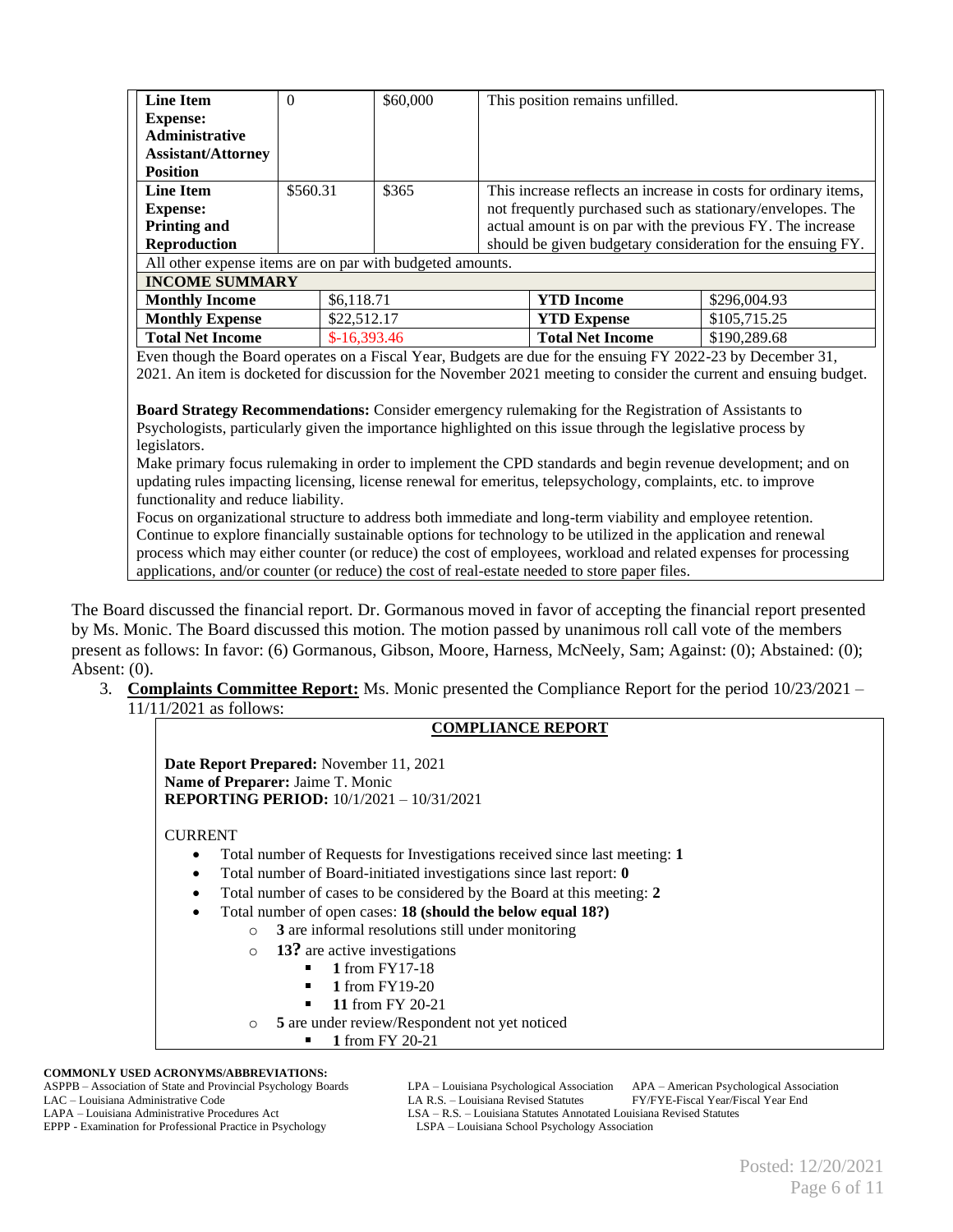**4** from FY 21/22

FY 2021-22 to date:

- Formal hearings scheduled: **0**
- Face to Face Meetings Scheduled: **2**
- Disciplinary Actions: **1 pending**
- New Applications w/ Arrest Info: **0**
- 4. **Oral Examination Committee Report**  Dr. Moore reported that since the last Board Meeting 4 Oral Examinations and 1 Face to Face Meeting had been conducted by Examining Board Members.

## 5. **Supervision/Credentials Committee** – No Report

- 6. **Legislative Oversight Committee** Dr. Gormanous reported that the 2022 Regular Legislative session was approaching and if changes to the practice act needed to be considered, now is the time to begin collaborating with associations. Dr. Gormanous suggested that the Board look at what other state boards are doing and give consideration to removing the "oath" required in attesting U.S. Citizenship during the application process since it would have impacts on the ability to facilitate an online application. Mr. McNeely stated that legislators would not be limited to the number of bills they could propose during the upcoming session and that redistricting would be a primary focus of the session.
- 7. **Jurisprudence Examination Committee** Dr. Moore requested access to Canvas to continue developing a question bank for the Jurisprudence Examination. Continuing to build a question bank and adding feedback via a link to the correct reference for any incorrect answer was discussed.

## 8. **Public and Professional Outreach Committee** – No Report

- 9. **Liaison to Professional Organizations** Dr. Moore reported that she was invited to Join ASPPB's Planning Committee for the upcoming Midyear Meeting scheduled to occur in New Orleans. Dr. Moore reported that she accepted the invitation and had to sign a confidentiality agreement in order to participate so she could not report on details. Dr. Gormanous reported that he had a candid conversation with Dr. Marianne Burnetti-Atwell, ASPPB's Executive Director regarding concerns he had regarding ASPPB's election process. Dr. Gormanous stated that Dr. Burnetti-Atwell assured him that they acted to comply with the By-laws given they had not received nominations by the initial deadline. Dr. Gormanous also stated that Dr. Burnetti-Atwell was shocked of the report that there was a member that did not feel welcomed and that she would address the concern. Dr. Gormanous stated that Dr. Burnetti-Atwell requested that attendees complete the ASPPB Diagnostic Outcomes Feedback due on 11/30/2021.
- 10. **Continuing Professional Development Report** Ms. Monic asked if the Board wanted to consider docketing a discussion for a future meeting concerning CPD Requirements and extending COVID exceptions. The Board discussed this and determined that there would be no need to continue exceptions and instead would work on previously discussed initiatives to permanently reduce the number of CPD hours required through rulemaking. Ms. Monic also reported that there were currently 31 attendees registered for the upcoming Multicultural and Ethical Issues in Psychology webinar scheduled for December 10, 2021.
- 11. **Long Range Planning Committee** Dr. Gibson reported that the dates for the LRP Meeting were set for January 20-21, 2022.

**COMMONLY USED ACRONYMS/ABBREVIATIONS:** EPPP - Examination for Professional Practice in Psychology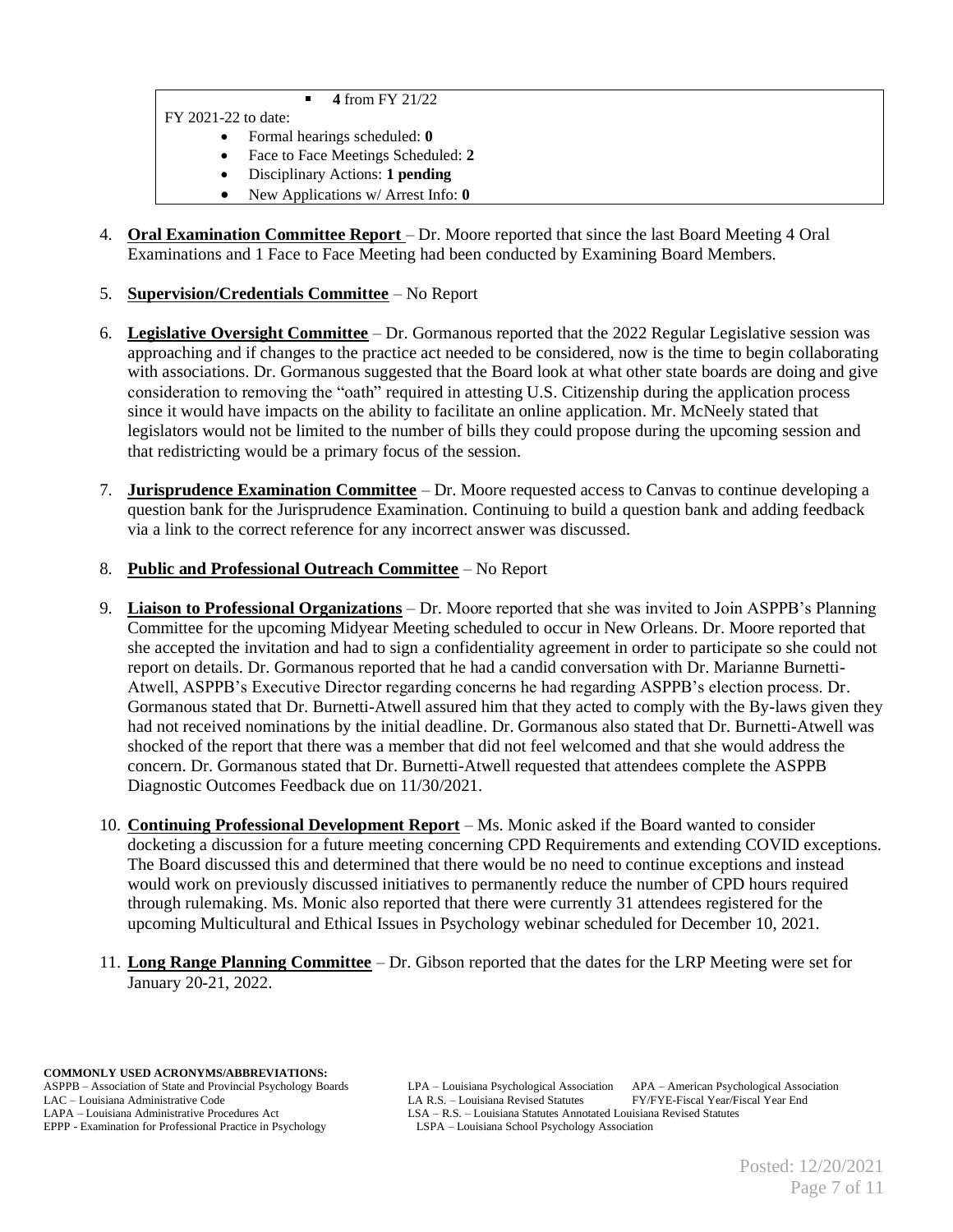## **DISCUSSION/ACTION ITEMS**

1. **2021 Election for Board Member vacancy occurring 7/1/2022: Announcement and vetting of Candidates, affirmation of voting platform and dates of open election** – The Board reviewed the self-nominations submitted for the 2021 Election. Ms. Monic read the Candidate Statements. The Board vetted the candidates. Dr. Gormanous moved that the Board affirm Dr. Matthew Holcomb and Dr. Jesse Lambert as eligible candidates. The Board discussed the motion. The motion passed by unanimous roll call vote of the members present as follows: In favor: (6) Gormanous, Gibson, Moore, Harness, McNeely, Sam; Against: (0); Abstained: (0); Absent: (0).

Ms. Monic reported that she could open the elections potentially on December  $1<sup>st</sup>$ , but not later than December  $15<sup>th</sup>$ . Once elections were opened, policy dictates that the poll will remain open for 30 days. Results will be available for the Long Range Planning Meeting on January 20, 2022.

- 12. **Dr. Gormanous moved in favor of taking the agenda out of order for Discussion Items 3. Convenience fee for online payment processing by Stripe**, **5. CERTEMY Contract, 8. Staff Development: Administrative Assistant Position, and 9. Proposal from Healthcare Professionals' Foundation of Louisiana** due to the potential impacts these Discussion Items may have on the Budget. The Board discussed the motion. The motion passed by unanimous roll call vote of the members present as follows: In favor: (6) Gormanous, Gibson, Moore, Harness, McNeely, Sam; Against: (0); Abstained: (0); Absent: (0).
	- 1. **Convenience fee for online payment processing by Stripe** Ms. Monic reported the initiation of using a new payment processor, as previously approved in the onboarding process with Certemy. Ms. Monic requested a formal determination on charging a convenience fee to offset the processing charges as the Board was still able to offer a payment option that did not require additional fees. Dr. Gormanous moved in favor of charging a convenience fee for the ability to process an online payment in the amount of 2.9% plus \$.30 per transaction. The Board discussed the motion. The motion passed by unanimous roll call vote of the members present as follows: In favor: (6) Gormanous, Gibson, Moore, Harness, McNeely, Sam; Against: (0); Abstained: (0); Absent: (0).
	- 2. **CERTEMY Contract** Ms. Monic updated the Board regarding the implementation of CERTEMY for online applications, reporting that on Thursday, November 11, 2021 Dr. Gibson, Dr. Gormanous, and Ms. Monic met with representatives of CERTEMY, including Ms. Mary Alice Olson, Ms. Erica Manganelli, and Mr. Anthony Warn. The goal was to discuss LSBEP's expectations for the utilization of CERTEMY including the development of online workflows for applications, application renewals, license verifications, and continuing education reporting that are secure, efficient, and consistent with credentialing best practice standards. The meeting was also an effort to obtain information from CERTEMY to assist LSBEP in determining the best course of action under the current contract, initially executed on August 24, 2020.

Ms. Monic reported that since the initiation of the agreement, an initial payment of \$5500 and valuable time has been spent designing/redesigning workflows and product testing. Despite this, a satisfactory workflow product has not been provided. There have been delays in addressing issues vital to security, confidentiality, efficiency, and statutory obligations. Ultimately, much of the promised functionality of the platform was reported that it would be unavailable. Ms. Monic reported on new issues, including the inability for a Board Member to conduct a file review without being required to download file material to their personal computers to view, which poses confidentiality and security issues. Following the update, the Board discussed the matter thoroughly and determined that given the continuing issues, it would not be in the best interest of the agency to continue with the

**COMMONLY USED ACRONYMS/ABBREVIATIONS:**

EPPP - Examination for Professional Practice in Psychology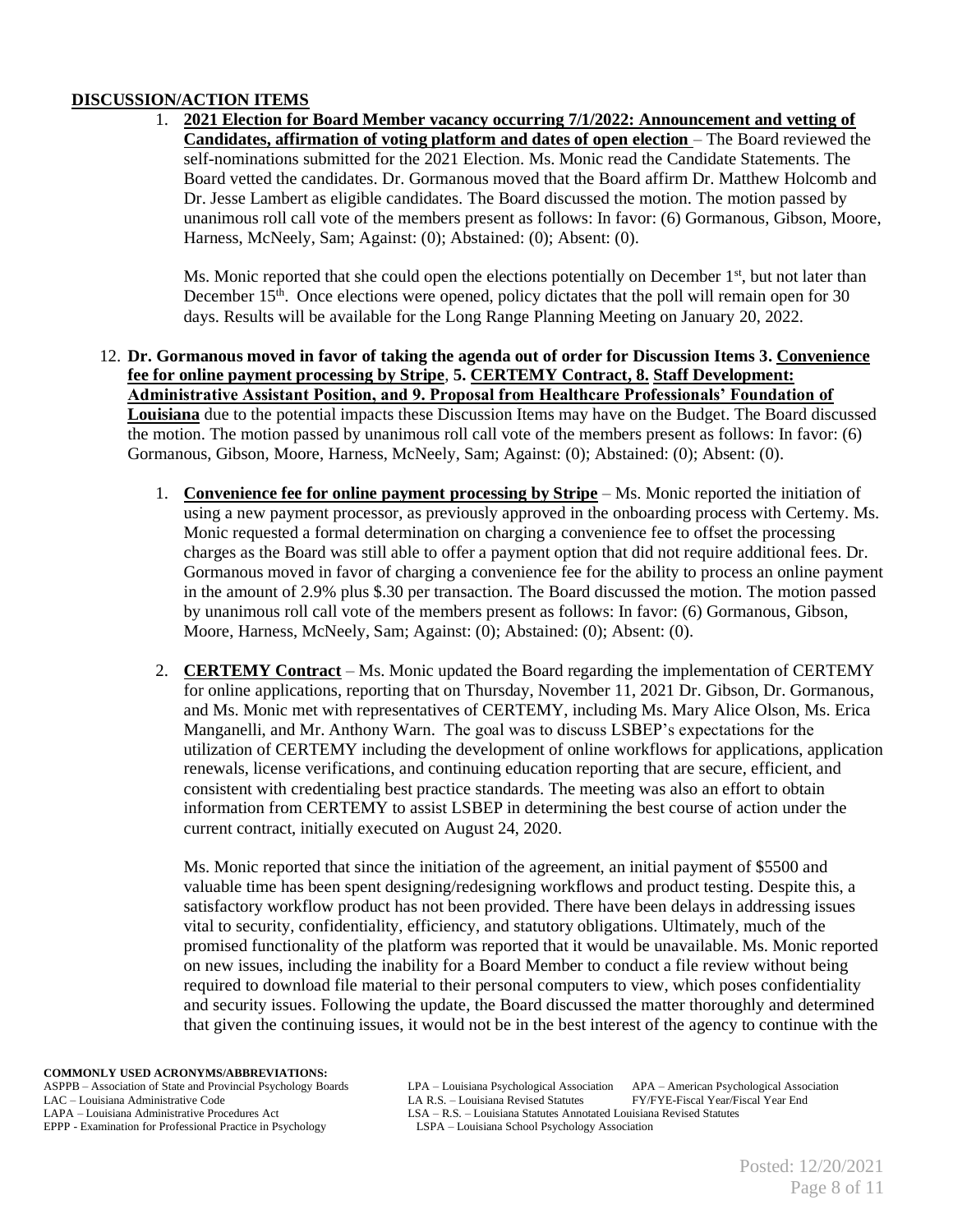contract. Dr. Gregory Gormanous moved to terminate the contract with CERTEMY for convenience in accordance with section 6.2. and requested that any electronic data sampling provided to CERTEMY by the LSBEP during the onboarding process be securely deleted and/or destroyed. The Board discussed the motion. The motion passed by unanimous roll call vote of the members present as follows: In favor: (6) Gormanous, Gibson, Moore, Harness, McNeely, Sam; Against: (0); Abstained: (0); Absent: (0).

Dr. Harness offered a motion to seek reimbursement for the initial payment of \$5,500 made on September 20, 2020 due to failure to go live during 2020 or 2021. The Board discussed the motion. The motion passed by unanimous roll call vote of the members present as follows: In favor: (6) Gormanous, Gibson, Moore, Harness, McNeely, Sam; Against: (0); Abstained: (0); Absent: (0).

- 3. **Proposal from Healthcare Professionals' Foundation of Louisiana** The Board discussed the proposal from the Healthcare Professionals' Foundation of Louisiana. Dr. Moore moved in favor of indefinitely tabling the consideration of this proposal due to the current financial position of the Board. The Board discussed the motion. The motion passed by unanimous roll call vote of the members present as follows: In favor: (6) Gormanous, Gibson, Moore, Harness, McNeely, Sam; Against: (0); Abstained: (0); Absent: (0).
- 4. **Staff Development: Administrative Assistant Position –** The Board discussed salary and posting for this position. Additional staffing issues were discussed including the unfilled unclassified position for an in-house attorney. Mr. McNeely reminded the board of the intent to create the position was to implement cost control which is better managed through employment rather than contracts. The Board discussed the viability of retaining an attorney for the currently budgeted amount. Dr. Gormanous moved in favor of budgeting \$40K for the Administrative Assistant Position and posting for a position that seeks qualified individuals that can be utilized as an operations person. It was also moved that the Board post for the in-house attorney position at 60K, but for budgeting purposes leave funding for the attorney position under the contract attorney position. If and when the board has a viable candidate to fill the unclassified position for an in-house attorney, the Board will reconsider its budget to allocate funds from the contract attorney position toward a salaried position. The Board discussed the motion. The motion passed by unanimous roll call vote of the members present as follows: In favor: (5) Gormanous, Gibson, Moore, Harness, Sam; Against: (0); Abstained: (0); Absent: (1) McNeely.
- 5. **BUDGET: Current FY 2021-22, Ensuing 2022-23** Ms. Monic provided a draft budget for consideration, prepared with Ms. Valerie Dominique, CPA for the ensuing fiscal year 2022-23 as well as potential amendments for the current 2021-22 Budget. In consideration of the Board's obligation to continue to carry out its duties and delegated authority, Board Members thoroughly reviewed and discussed both the current and ensuing budget, including but not limited to, income, expenses, unfunded operations, unfilled positions established through Civil Service, salaries, training, travel, and required long-term liabilities (OPEB and pension). Following this discussion, Dr. Gormanous moved that the Board approach the Fiscal Year with an ideal that supports revenue and organizational development and adopt the ensuing 2022-23 Budget as amended, including all recommendations for amendments to the current 2021-22 Budget. The Board discussed the motion. The motion passed by unanimous roll call vote of the members present as follows: In favor: (5) Gormanous, Gibson, Moore, Harness, Sam; Against: (0); Abstained: (0); Absent: (1) McNeely.

**COMMONLY USED ACRONYMS/ABBREVIATIONS:**

EPPP - Examination for Professional Practice in Psychology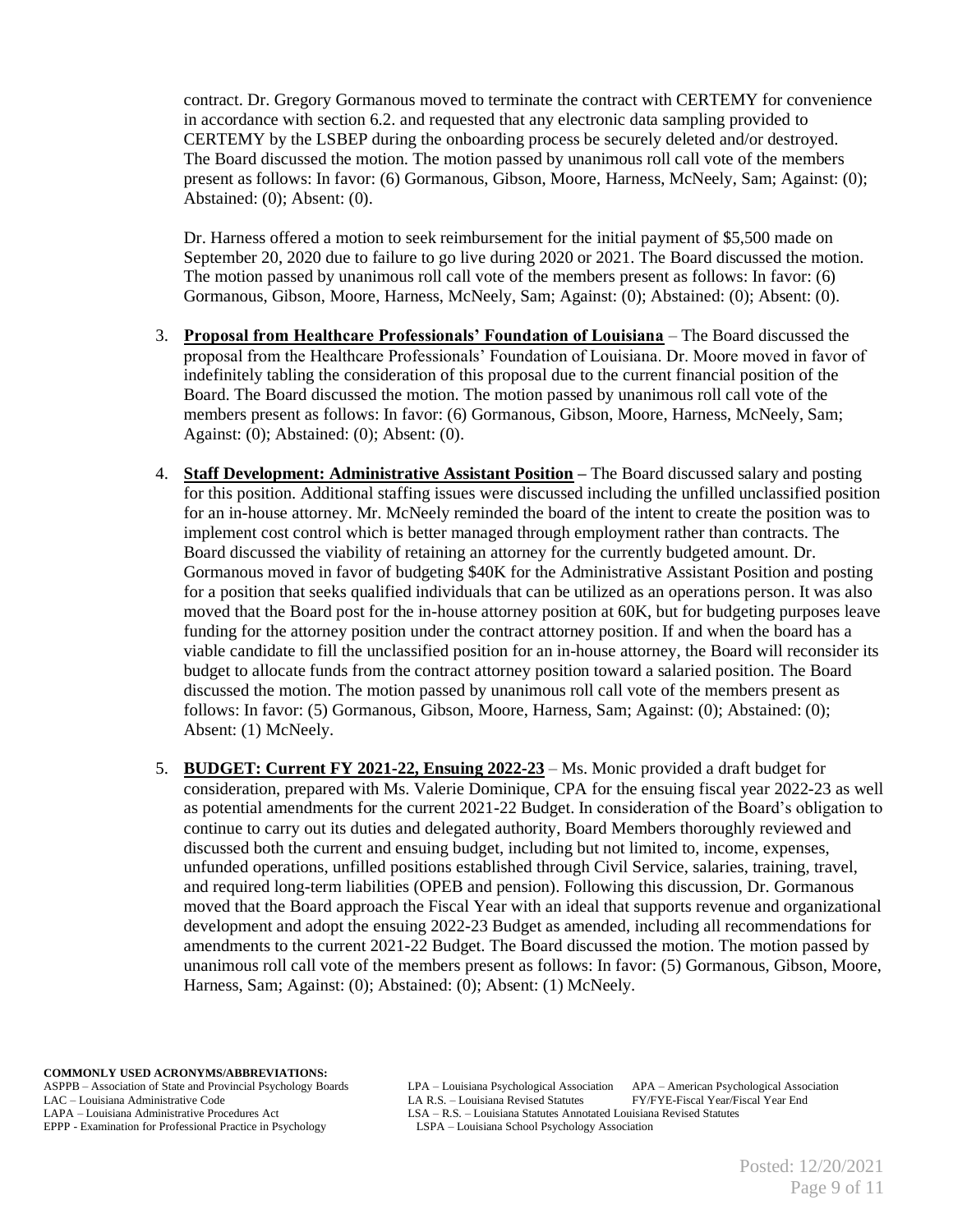- 6. **LSBEP Policy and Procedure: Board meetings/functions/frequency of meetings** Ms. Monic provided a draft of the previously adopted policy and procedures related to board meetings/functions/frequency of meetings incorporated into the LSBEP Policy and Procedure Manuel, as reviewed by Attorney Amy Groves Lowe. This matter was tabled until December 2021 in order to give Board Members additional time to review the policy amendments.
- 7. **CPD:** *Multicultural and Ethical Issues in Psychology* **by Antonio E. Puente, Ph.D.** The Board discussed the upcoming webinar and advertising opportunities. Ms. Monic agreed to send email reminders out on 11/17/21, 12/3/21, and the day before the presentation on 12/9/21.
- 8. **Declaration of Competencies** Dr. Sam sought input and recommended revisions to the Declaration of Competencies to include a question that would enable the candidate to declare competence to provide telepsychology and enable the examining members to explore an individual's understanding and limitations in utilizing this service delivery modality. The Board agreed it would be an appropriate revision. Dr. Sam agreed to work on a draft with Ms. Monic for consideration by the Board at the December 2021 meeting.
- 9. **Legal Opinion Regarding Supervision by Medical Psychologists** The Board discussed this matter to resolve concerns in Pre-approving Supervised Practice Plans and issuing Provisional License to Applicants for Licensure who are under the supervision of Medical Psychologists who are not licensed with LSBEP. Following consultation with legal counsel certain statutes were identified that appear to conflict with rules and previously issued opinions. The statutory provision in question RS  $37:1360.55(A)(1)$  and  $(B)(1)$  which states clearly that a medical psychologist can only receive a medical psychology license from the "board" (LSBME as defined in 37:1360.52(1)) if they hold a "current and unrestricted license in good standing to practice psychology issued by the LSBEP."; and 37:1360.58 which requires that a renewal of the license for a medical psychologist meet the "qualifications provided in this Part" (i.e., have a current license with the LSBEP). Following discussion and guidance from LSBEP Attorney Amy Groves Lowe, the Board determined that LSBEP cannot pre-approve a plan of supervision or issue a provisional license to an applicant whose supervisor is not regulated by LSBEP. However, the determination raised more complex questions that potentially impact LSBEP's ability to pre-approve supervision, issue provisional licenses, as well as perform other regulatory functions. Recognizing the potential impacts, Dr. Gormanous moved that the Board authorize the following course of action: 1) have the Chair and/or Executive Director reach out to LAMP's Liaison to summarize the issues; 2) request a collaborative meeting of stakeholders including representatives from LSBEP, LSBME, LPA and LAMP; and 3) report findings and recommendations to the LSBEP on changes to regulations or opinions, if any are needed. The Board discussed the motion. The motion passed by unanimous roll call vote of the members present as follows: In favor: (5) Gormanous, Gibson, Moore, Harness, Sam; Against: (0); Abstained: (0); Absent: (1) McNeely.

### 10. **Draft Opinions:**

- i. **Training requirements, routes toward licensure and limitations on practice;**
- ii. **University of New Orleans (UNO), Ph.D. Developmental Psychology Training Program**
- 11. Recognizing the limitation on time remaining in the meeting, Ms. Monic provided drafts for consideration by the Board in developing opinions related to 1)Training requirements, routes toward licensure and limitations on practice; and 2) University of New Orleans (UNO), Ph.D. Developmental Psychology Training Program. Dr. Gibson moved to table the discussion until and volunteered to

**COMMONLY USED ACRONYMS/ABBREVIATIONS:** EPPP - Examination for Professional Practice in Psychology